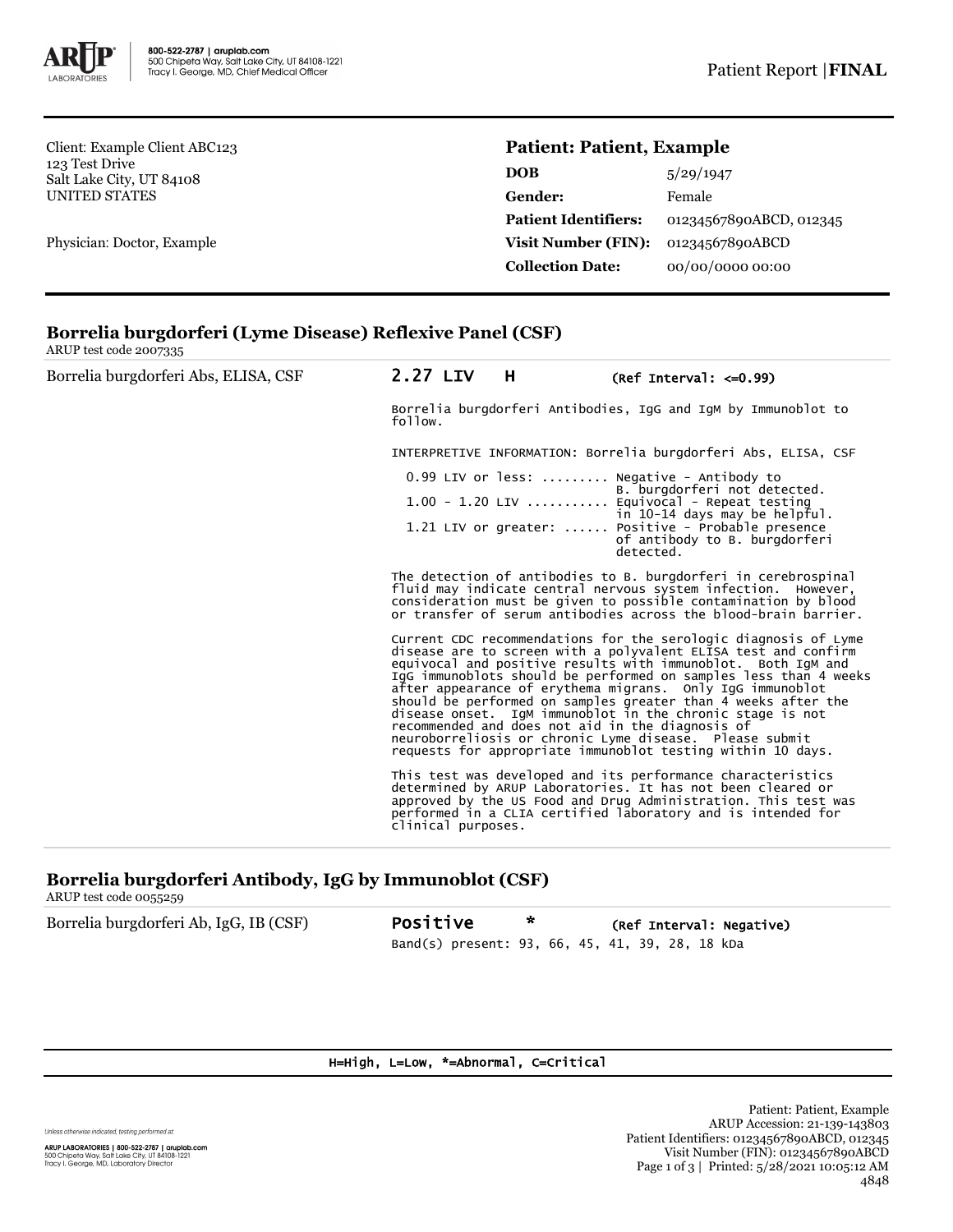

INTERPRETIVE INFORMATION: Borrelia burgdorferi Ab, IgG, IB (CSF)

For this assay, a positive result is reported when any 5 or more of the following 10 bands are present: 18, 23, 28, 30, 39, 41, 45, 58, 66, or 93 kDa. All other banding patterns are reported as negative.

The detection of antibodies to Borrelia burgdorferi in<br>cerebrospinal fluid may indicate central nervous system<br>infection. However, consideration must be given to possible<br>contamination by blood or transfer of serum antibod

This test was developed and its performance characteristics<br>determined by ARUP Laboratories. It has not been cleared or<br>approved by the US Food and Drug Administration. This test was<br>performed in a CLIA certified laborator

## **Borrelia burgdorferi Antibody, IgM by Immunoblot (CSF)**

ARUP test code 0055258

| Borrelia burgdorferi Ab, IgM, IB (CSF) | Negative                                                                                                                                                                                                                                                                                                                                                                                                                                                                                                                                                                                                                                                                                                          | (Ref Interval: Negative)                                                                                                                                                                                                                                     |  |
|----------------------------------------|-------------------------------------------------------------------------------------------------------------------------------------------------------------------------------------------------------------------------------------------------------------------------------------------------------------------------------------------------------------------------------------------------------------------------------------------------------------------------------------------------------------------------------------------------------------------------------------------------------------------------------------------------------------------------------------------------------------------|--------------------------------------------------------------------------------------------------------------------------------------------------------------------------------------------------------------------------------------------------------------|--|
|                                        | $Band(s)$ present: NONE<br>(Insufficient number of bands for positive result)<br>Current CDC recommendations for the serologic diagnosis of Lyme<br>disease are to screen with a polyvalent EIA test and confirm<br>equivocal and positive with Immunoblot. Both IgM and IgG<br>Immunoblots should be performed on samples less than 4 weeks<br>after appearance of erythema migrans. Only IgG Immunoblot<br>should be performed on samples greater than 4 weeks after<br>disease onset. IgM Immunoblot in the chronic stage is not<br>recommended and does not aid in the diagnosis of<br>neuroborreliosis or chronic Lyme disease. Please submit requests<br>for appropriate Immunoblot testing within 10 days. |                                                                                                                                                                                                                                                              |  |
|                                        | INTERPRETIVE INFORMATION: Borrelia burgdorferi Ab, IgM,                                                                                                                                                                                                                                                                                                                                                                                                                                                                                                                                                                                                                                                           | IB (CSF)                                                                                                                                                                                                                                                     |  |
|                                        | banding paterns are reported as negative.                                                                                                                                                                                                                                                                                                                                                                                                                                                                                                                                                                                                                                                                         | For this assay, a positive result is reported when any 2 or more<br>of the following bands are present: 23, 39, 41 kDa. All other                                                                                                                            |  |
|                                        | The detection of antibodies to Borrelia burgdorferi in<br>cerebrospinal fluid may indicate central nervous system<br>the blood-brain barrier.                                                                                                                                                                                                                                                                                                                                                                                                                                                                                                                                                                     | infection. However, consideration must be given to possible<br>contamination by blood or transfer of serum antibodies across                                                                                                                                 |  |
|                                        | clinical purposes.                                                                                                                                                                                                                                                                                                                                                                                                                                                                                                                                                                                                                                                                                                | This test was developed and its performance characteristics<br>determined by ARUP Laboratories. It has not been cleared or<br>approved by the US Food and Drug Administration. This test was<br>performed in a CLIA certified laboratory and is intended for |  |
|                                        |                                                                                                                                                                                                                                                                                                                                                                                                                                                                                                                                                                                                                                                                                                                   |                                                                                                                                                                                                                                                              |  |

H=High, L=Low, \*=Abnormal, C=Critical

Unless otherwise indicated, testing performed at:

**ARUP LABORATORIES | 800-522-2787 | aruplab.com**<br>500 Chipeta Way, Salt Lake City, UT 84108-1221<br>Tracy I. George, MD, Laboratory Director

Patient: Patient, Example ARUP Accession: 21-139-143803 Patient Identifiers: 01234567890ABCD, 012345 Visit Number (FIN): 01234567890ABCD Page 2 of 3 | Printed: 5/28/2021 10:05:12 AM 4848